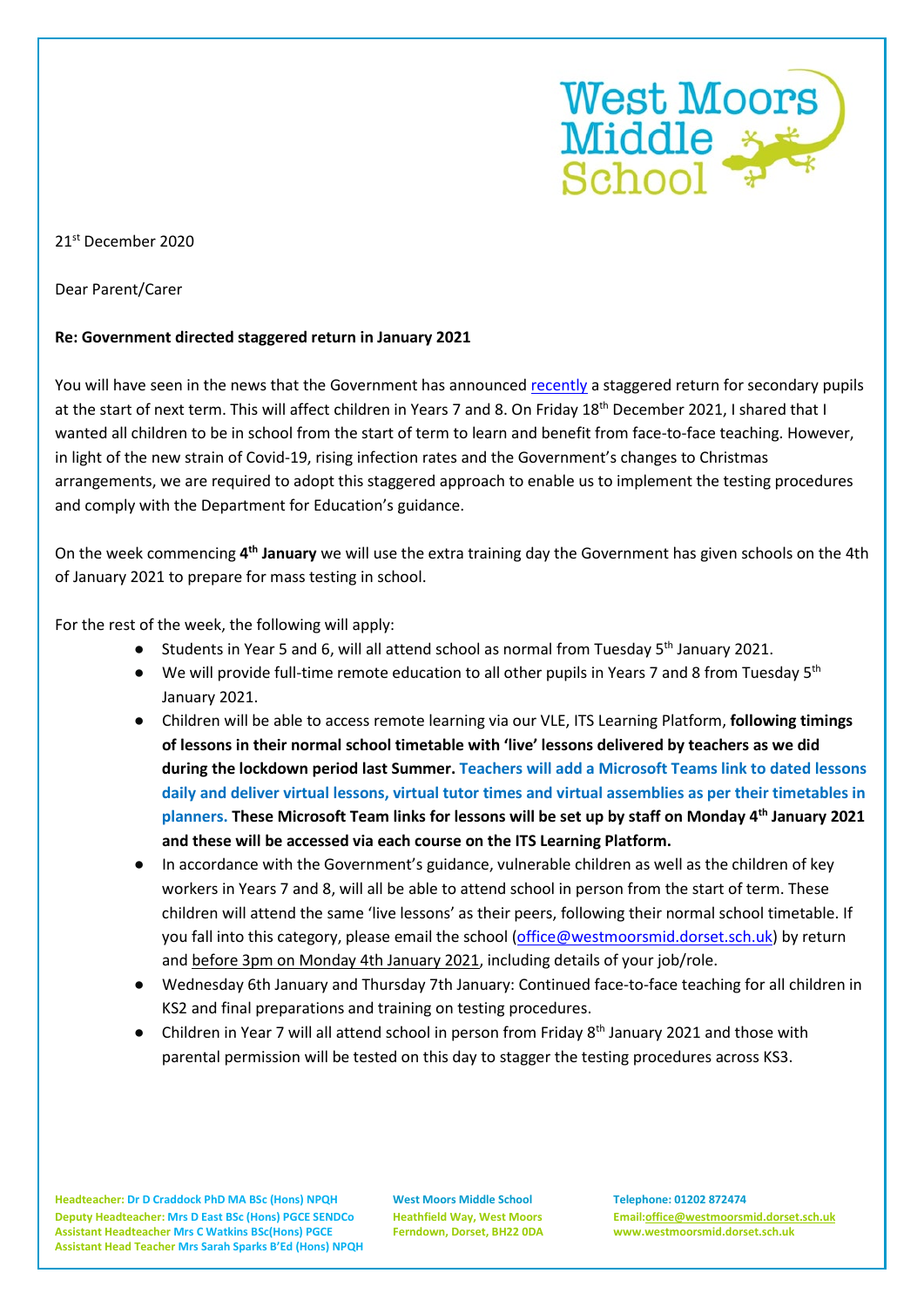The directive of the Department for Education to establish a COVID-19 mass-testing system within schools aims to help deliver the national priority of keeping as many children and teachers as possible in school beyond the start of term, minimising the spread of the virus and disruption caused by coronavirus cases arising in education settings. We understand that more information will be published but what we know so far about the Government's rapid testing programme is that:

- Children in Year 7 and 8 will be eligible to be tested weekly
- Children who are identified as a close contact of someone who's tested positive will be eligible
- All staff will be eligible to be tested weekly
- While testing will be optional, we strongly encourage staff and children to take part
- Parents/ carers will need to sign a consent form- your child will only participate in testing with your consent
- If someone tests **negative**, they'll still need to follow our social distancing and hand/ respiratory hygiene protocols
- If someone tests **positive**, we'll ask them to self-isolate in line with the Government's guidance

The Government has identified 'key worker' and 'vulnerable' children as follows:

A key worker is anyone who works in:

- Health and social care
- Education and childcare
- Key public services (including the justice system, religious staff, charities delivering key frontline services, those responsible for the management of the deceased, and journalists and broadcasters who are providing public service broadcasting)
- Local and national government (those who are involved in delivering the coronavirus response or essential public services)
- Food and other necessary goods
- Public safety and national security
- **Transport**
- Utilities, communication and financial services

Vulnerable children are those who:

- Are assessed as being in need, including those with a child in need plan or child protection plan
- Are looked after by the local authority
- Have an education, health and care (EHC) plan
- Have been assessed as otherwise vulnerable by the school or LA, including children who:
- Are on the edge of receiving support from children's social care services
- Are adopted
- Are at risk of becoming NEET ('not in employment, education or training')
- Are living in temporary accommodation
- Are young carers
- May have difficulty engaging with remote education at home (for example due to a lack of devices or quiet space to study)